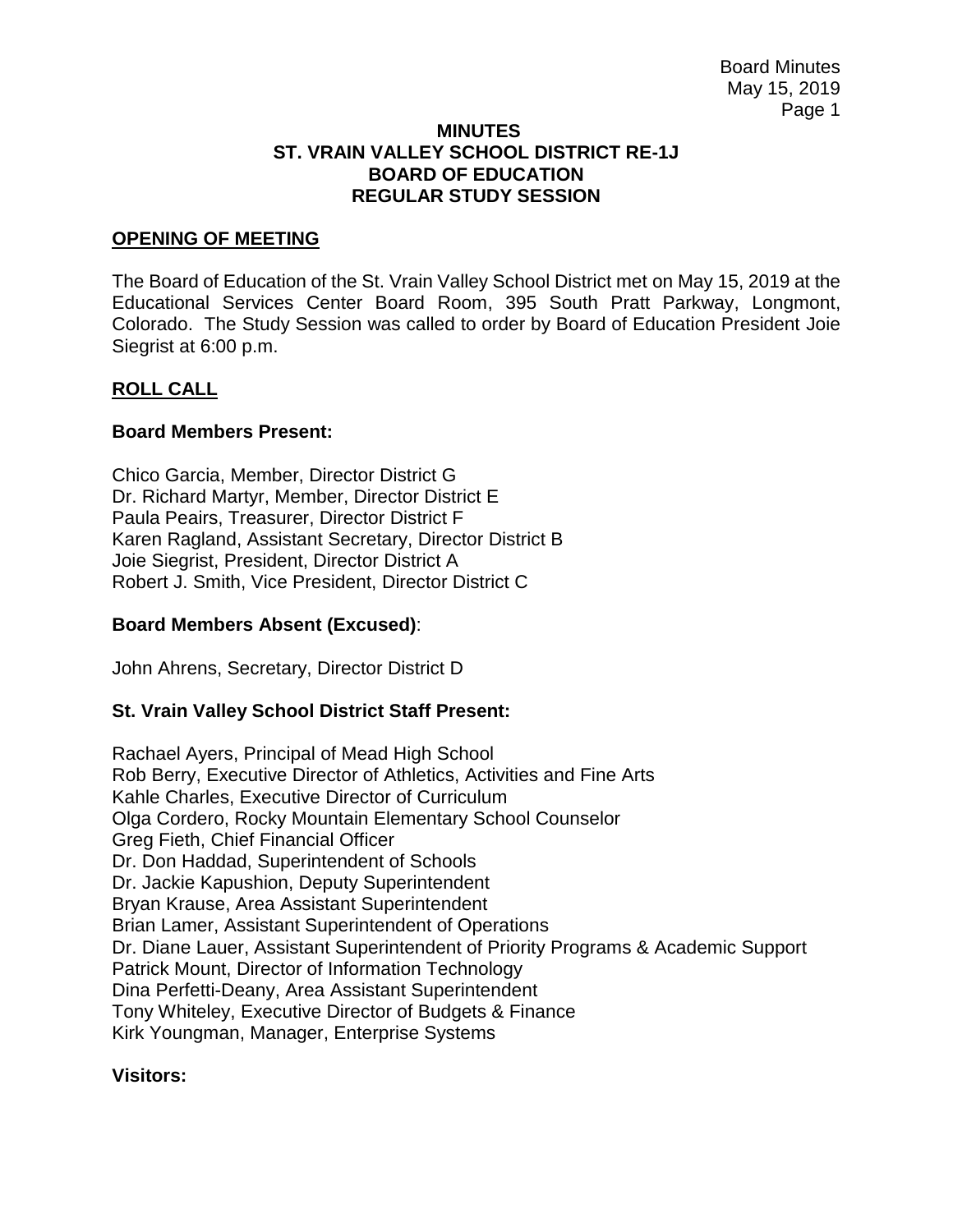Brian Bagley, Mayor, City of Longmont – present to discuss joint Aquatic Center/Ice Rink with the District.

Jim Berthold, Retired District Bus Dispatcher – did not address the Board.

Angie Bustillos and Family, Mead High Student, Boettcher Foundation Scholar.

Olga Cordero, Rocky Mountain Elementary School Counselor – present to honor Boettcher Foundation Scholar Angie Bustillos, and to highlight the Latinx Program.

Harold Dominguez, City Manager, City of Longmont – present to discuss joint swimming Aquatic Center/Ice Rink with the District.

Jeff Friesner, Recreational Manager, City of Longmont – present to discuss joint Aquatic Center/Ice Rink with the District.

Karen Roney, Director of Community Services, City of Longmont – present to discuss joint Aquatic Center/Ice Rink with the District.

# **AUDIENCE PARTICIPATION**

Bryan Krause announced that Mead High School student Angie Bustillos had earned the Boettcher Foundation Scholarship. He introduced Mead High School Principal Rachael Ayers who shared the background of why Angie was so deserving of that award. Rachael introduced Angie, and Angie described how the Latinx Program was helpful to her. She introduced her family and shared that she would be attending the University of Denver.

# **AMENDMENTS TO THE AGENDA**

Agenda was accepted as presented.

# **Topics Discussed:**

- Boettcher Foundation Scholar/Latinx Program Bryan Krause/Rachael Ayers.
- Aquatic Center/Ice Rink Discussion with City of Longmont Board Members/ District Administrators/City Administrators.
- FY 2020 Proposed Budget Dr. Haddad/Tony Whiteley.
- Student Fees Dr. Diane Lauer/Greg Fieth.

No action was taken for the discussion topics above.

# **ADJOURNMENT**

Karen Ragland moved to adjourn the meeting at 8:40 p.m., and Bob Smith seconded. [John Ahrens, absent; Chico Garcia, yes; Dr. Richard Martyr, yes; Paula Peairs, yes; Karen Ragland, yes; Joie Siegrist, yes; Bob Smith, yes].

Respectfully submitted,

Karen Ragland, Assistant Secretary of the Board of Education

Barb Steege, Executive Administrative Assistant to the Board of Education